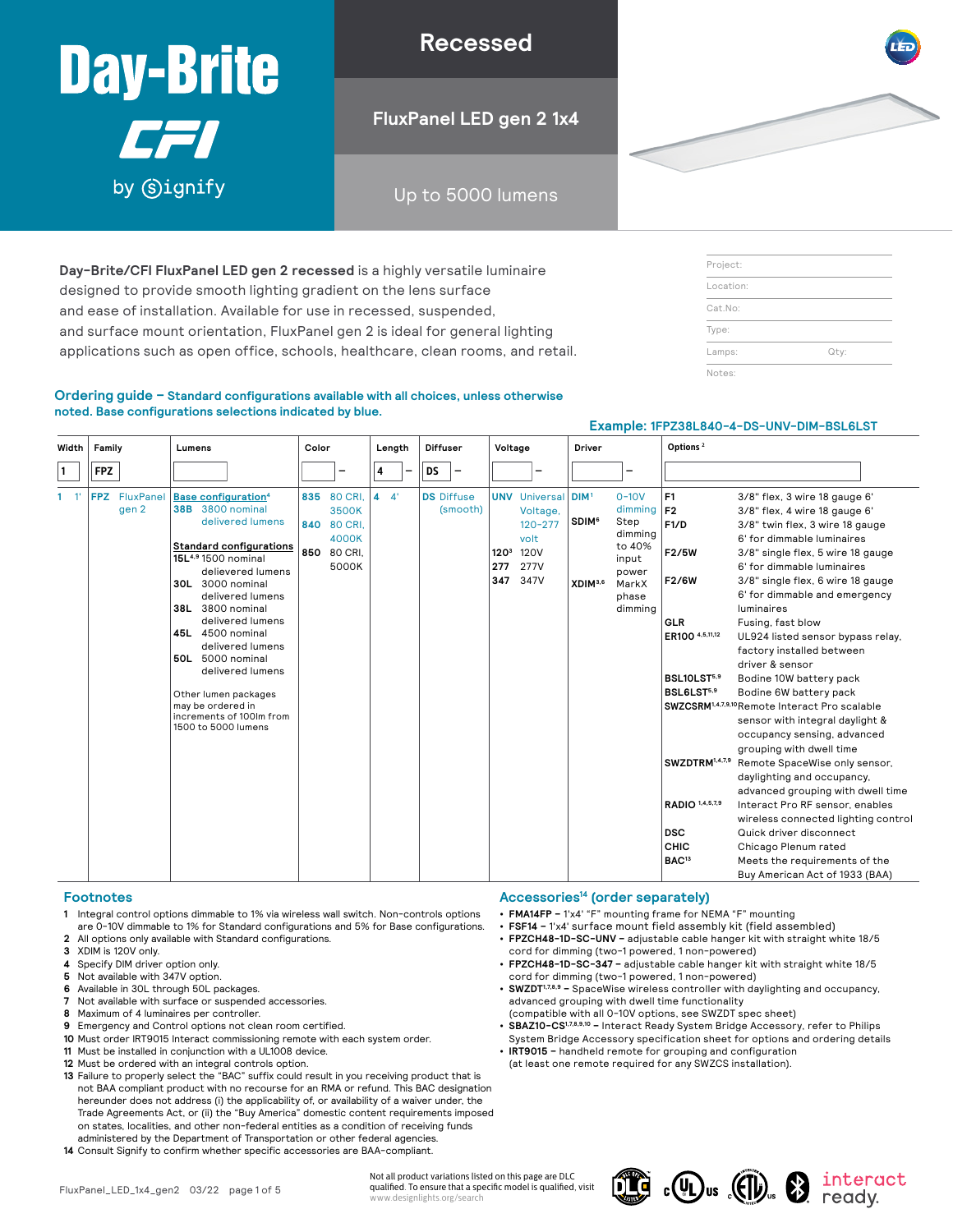### Up to 5000 lumens

#### **Application**

- Base configurations are 1 9/16". Standard configurations are 3 " Dimensions stated for overall depth, including driver box.
- Even distribution of light on the lens provides exceptionally low glare gradient minimizing distractions at the ceiling plane.
- General light distribution creates uniform horizontal and vertical illuminance on the work plane and limits scalloping on the walls.
- Excellent consistency of correlated color temperature (CCT) per ANSI C78.377.
- CRI 80 minimum color rendering with balanced spectrum.
- Designed for use with standard Grid (NEMA "G") or Narrow Grid (NEMA "NFG") ceiling T-bars. Drywall or plaster application require use with the Drywall or plaster application require use with the **Electrical**<br>FMA14FP "F" mounting frame accessory (sold and shipped separately).
- Accessory field install kits available for surface (FSF14) and suspended (FPZCH48) mounting

#### **Construction/Finish**

- Die formed galvanized steel housing.
- Extruded aluminum frame post painted with gloss white enamel finish. Corners are precision welded  $\,\cdot\,$  To predict lumen output in emergency for seamless aesthetic.
- Emergency options available with factory installed battery pack and remote field installed test switch/light with cover plate.
- Die formed driver box with standard access plate for ease of wiring, provides tool-free access to driver(s) from above.
- Back lit LED arrays with optics provide highly efficient and unpixilated transfer of light to the diffuser.
- Integral clips accommodate definitive attachment to T-bar grid for recessed applications.
- Die formed surface box accessory kit post painted cULus (Base) or cETLus (Standard) listed gloss white enamel.

#### **Enclosure**

- Diffuser provides visual comfort and high efficiency.
- Flat opal lens is easy to clean and provides a uniform aesthetic on the ceiling plane.
- Tight enclosure assembly impedes ingress of dust and insects.

- Up to 125 lm/W efficacy.
- High efficiency Advance driver featuring high power factor (>0.90), 120-277V 60/50Hz, and less than 15% THD.
- Minimum start temperature -20°C (-4°F).
- Standard configurations are 0-10V dimming to 1%. Base configurations are to 5%.
- mode,multiply emergency pack wattage by luminiare efficacy, then by 1.10. Typical lumen output is 1200lm for BSL10LST, and 850lm for BSL6LST.
- Electromagnetic interference (EMI) compliant to FCC Title 47 Part 15 class A.
- Flicker and stroboscopic effect compliant to NEMA 77-2017.
- TM-21 predicted L70 lumen maintenance up to 90,000 hours per LED manufacturer LM-80 report.
- to UL and CSA standards, suitable for damp locations.
- Rated for clean room use meets ISO14644-1 Class 5-9 (equivalent to Federal Standard No. 209E Class 100-100,000)
- Base and Standard configurations are IC rated.
- FluxPanel luminaires are Designlights Consortium® Standard qualified. Please see the DLC QPL list for exact catalog numbers ([www.designlights.org/QPL\)](http://www.designlights.org/QPL).

#### **General Notes**

- All options factory installed.
- All accessories are field installed.
- Many luminaire components, such as reflectors, refractors, lenses, sockets, lampholders, and LEDs are made from various types of plastics which can be adversely affected by airborne contaminants. If sulfur based chemicals, petroleum based products, cleaning solutions, or other contaminants are expected in the intended area of use, consult factory for compatibility.
- Five year limited luminaire warranty includes LED boards and driver. Visit [www.signify.com/](http://www.signify.com/warranties) [warranties](http://www.signify.com/warranties) for complete warranty information.

#### **Energy data**

| Luminaire    | <b>Catalog Number</b> | Input<br>Power | <b>Efficacy</b> | DLC      |
|--------------|-----------------------|----------------|-----------------|----------|
|              | 1FPZ15L840            | 12             | 124             | Standard |
|              | 1FPZ30L840            | 25             | 122             | Standard |
| 1x4 Standard | 1FPZ38L840            | 30             | 121             | Standard |
|              | 1FPZ45L840            | 38             | 120             | Standard |
| 1x4 Base     | 1FPZ38B840            | 30             | 110             | Standard |

#### **Dimensions**

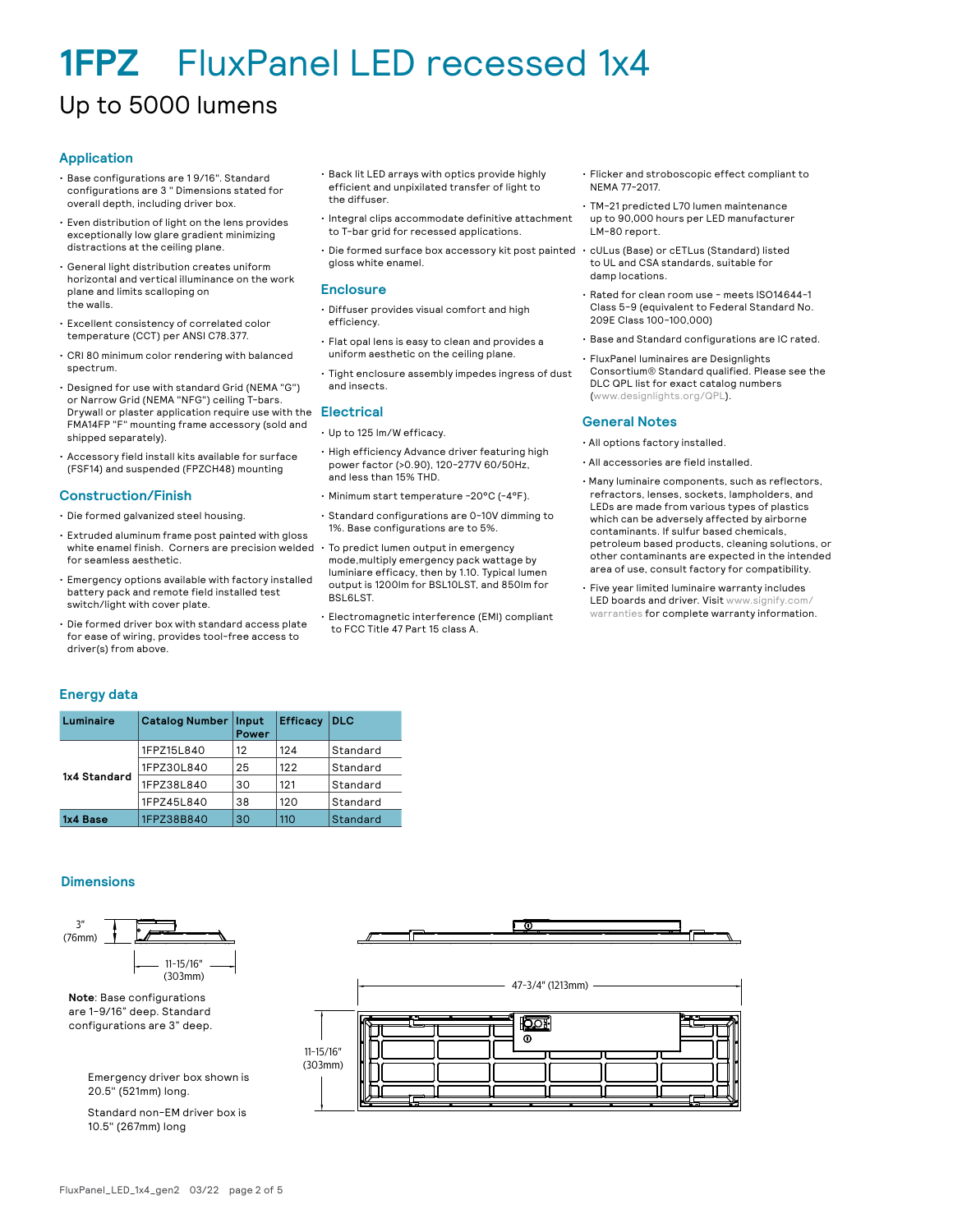### Up to 5000 lumens

#### **Wireless Controls Options SpaceWise DT (SWZDT)**

#### • Standalone daylight and occupancy sensing with advanced grouping, wireless mesh networking and dwell time.

- Commissioning via compatible Android phone and Philips Field App
- Dimming via compatible Zigbee wireless wall switch only (see link below for details)
- Register for the commissioning app at http:// registration.componentcloud.philips.com/ appregistration/
- Integral sensing options may not be combined
- For more information including recommended switches, refer to the following: –

**SWZDT** – www.usa.lighting.philips.com/systems/ lighting-systems/spacewise

#### **Emergency Options (ER100)**

- Power Sensing (Factory default) Recommended UL924 option requires unswitched power sense line, absence of voltage on the normal circuit triggers luminaire to 100% output
- Power Interruption Detection (Field option) Detects AC power interruption >30ms triggers 90 minute emergency mode with luminaire at 100% output

#### **Interact Pro scalable sensor for**

#### **Foundation, Advanced & Enterprise tiers**

- **(SWZCS and an evolution of SpaceWise)**
- SWZCS is a connected sensor with integral occupancy and daylight sensing and supports wireless mesh connectivity.
- The sensor works in the Foundation mode (similar to SpaceWise) when configured without a gateway or in an Interact Pro Advanced or Enterprise mode if a compatible gateway is used.
- Interact Pro includes an App, a portal and a broad portfolio of wireless luminaires, lamps and retrofit kits all working on the same system.
- Startup is implemented via Interact Pro App (Android or iPhone) & BlueTooth connectivity. The App provides flexibility to choose between a gateway or non gateway mode for setup.
- Setup with the gateway requires wired internet access to the gateway. It is possible to add a gateway at a later point.
- Prepare project configuration steps remotely and use IRT9015 remote onsite to identify and group devices together.
	- Compatible with:
	- SWS200 wireless scene switch
	- Battery powered IP42 presence sensor OCC sensor IA CM WH 10/1
	- Battery powered IP42 presence & daylight sensor OCC-DL sensor IA CM IP42 WH
	- Battery powered IP65 presence sensor OCC sensor IA CM IP65 WH
	- Battery powered IP65 presence & daylight sensor OCC-DL sensor IA CM IP65 WH

• For more information on Interact Pro visit: www.interact-lighting.com/

interactproscalablesystem

#### **Radio only sensor (RADIO)**

- Integral RADIO only sensor simply enables wireless mesh connectivity to the luminaire without any occupancy or daylight sensing.
- Ideal for applications where sensing functionality is managed by other Interact devices and the luminaire only needs to have wireless connectivity.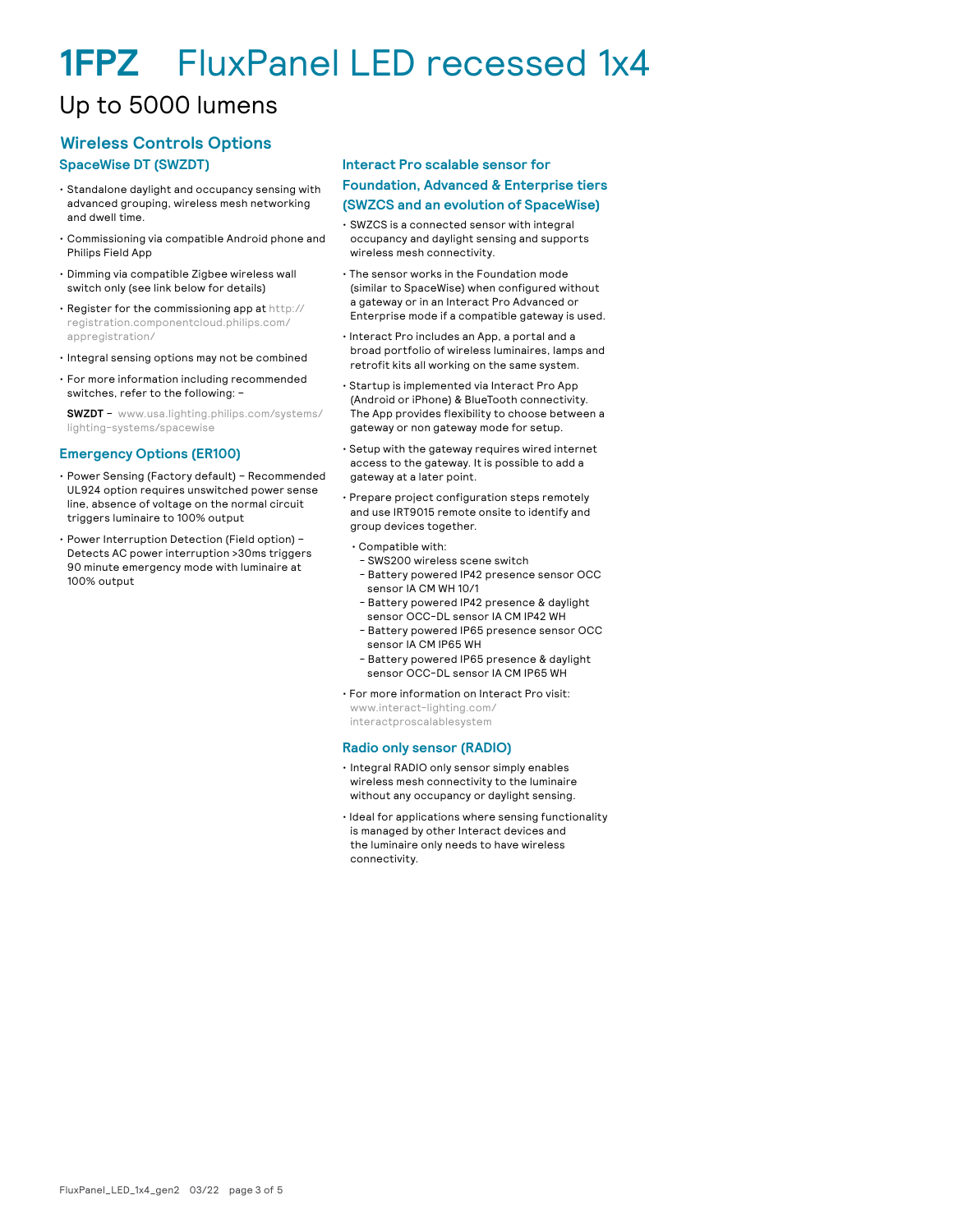### Up to 5000 lumens

|                                                   |              | Interact Pro scalable system |              |
|---------------------------------------------------|--------------|------------------------------|--------------|
|                                                   |              |                              | illilin      |
|                                                   | Foundation   | Advanced                     | Enterprise   |
| Dimming, grouping, and zoning                     | $\checkmark$ | $\checkmark$                 | $\checkmark$ |
| Bluetooth and ZigBee enabled                      | $\checkmark$ | $\checkmark$                 | $\checkmark$ |
| Motion sensing and daylight harvesting            | $\checkmark$ | $\checkmark$                 | $\checkmark$ |
| Integration with 0-10V and phase dimming fixtures | $\checkmark$ | $\checkmark$                 | $\checkmark$ |
| Code compliance                                   | $\checkmark$ | $\checkmark$                 | $\checkmark$ |
| Granular dimming and dwell time                   | $\checkmark$ | $\checkmark$                 | $\checkmark$ |
| Energy reporting and monitoring                   |              | $\checkmark$                 | $\checkmark$ |
| Scheduling                                        |              | $\checkmark$                 | $\checkmark$ |
| Demand response                                   |              | $\checkmark$                 | $\checkmark$ |
| <b>BMS integration (BACnet)</b>                   |              |                              | $\checkmark$ |
| Floor plan visualization                          |              |                              | $\checkmark$ |
| <b>IoT sensors for wellness</b>                   |              |                              | $\checkmark$ |
| IoT Apps for productivity                         |              |                              | $\checkmark$ |

#### **Currently supported maximum system size**

To be able to design the lighting system correctly for the customer, it is important to know the prime characteristics of the system, its possibilities and limitations.

| <b>System level</b>                                   |                     |
|-------------------------------------------------------|---------------------|
| Total number of gateways                              | Unlimited           |
| Total number of devices                               | 200 per network     |
| luminaires with<br>٠<br>integrated sensors            | 150                 |
| $\cdot$ smart TLEDS                                   | 150                 |
| Total number of 7GP devices<br>(sensors and switches) | 50                  |
| sensors<br>٠                                          | 30                  |
| · switches                                            | 50                  |
| zones and groups<br>٠                                 | 64                  |
| <b>Group level</b>                                    |                     |
| Recommended number of lights                          | 40 (recommended 25) |
| Number of 7GP devices                                 | 5                   |
| Number of scenes                                      | 16                  |